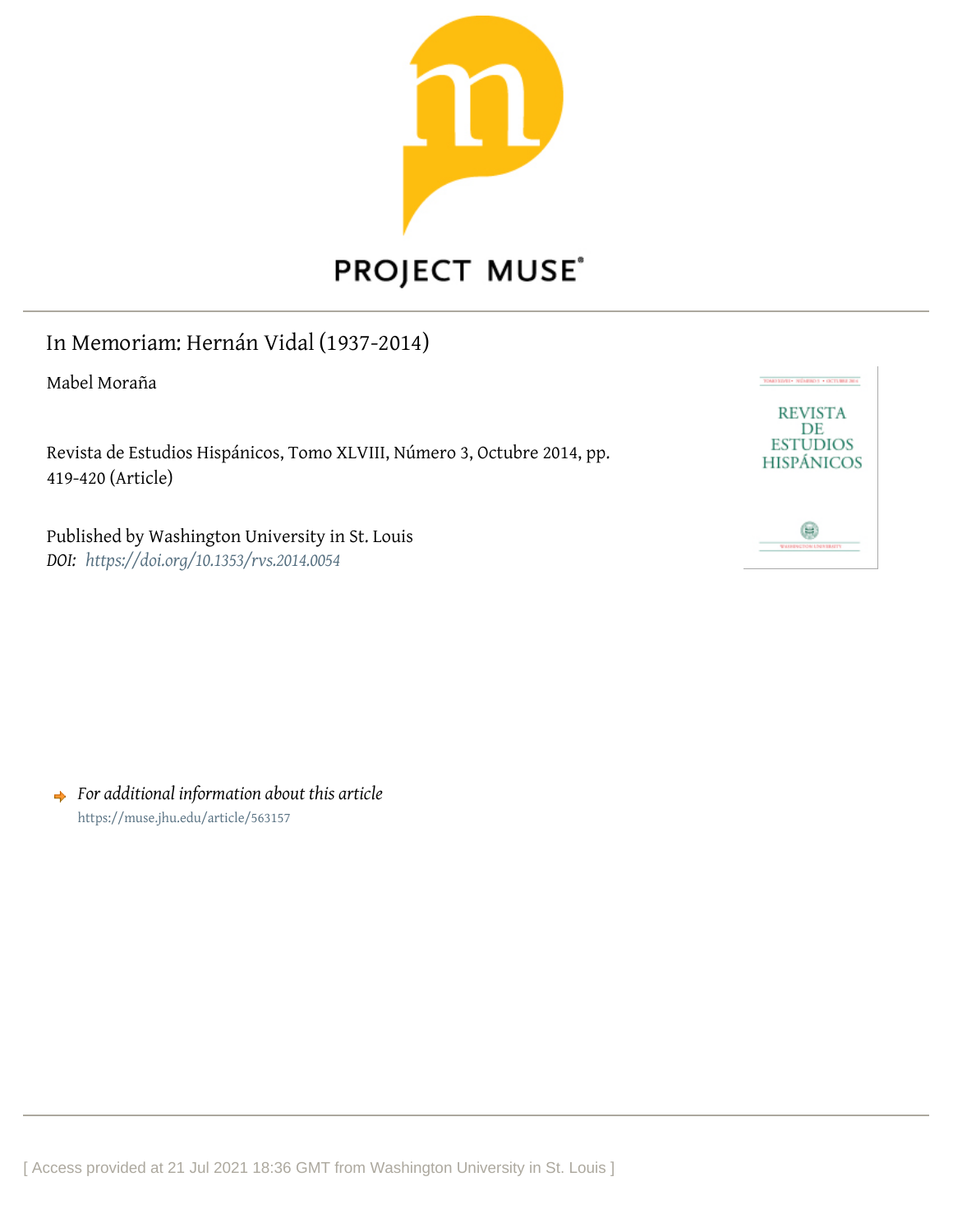## **In Memoriam: Hernán Vidal (1937-2014)**

For many decades, well beyond my years at the University of Minnesota, Hernán Vidal was my teacher, my mentor, my friend, somebody I greatly admired not only for his deep knowledge of Latin American history and culture, but for his unrelenting passion, his profound and unshakable political convictions, and his rare and unwavering sense of ethics. Many times during my career I consulted with him and always received wise advice about how to proceed in personal and professional situations, advice that I not always followed, but that illuminated my way more than he ever knew. In difficult times, his phone calls arrived almost daily, wherever I was, at dinner time, to make sure that I would be there to answer them, and the talks with him where always warm, discrete, and reassuring. Without many words, he communicated his faith in my work, his understanding and support, his presence and his friendship. Hernán's pedagogy reached many people, but the stature of his professional example belongs to the academic world as a whole. He helped countless people during the time of the dictatorships in the Southern Cone, using his influence, his *savoir faire*, his money, to create opportunities for students and colleagues he often did not even know, and I am sure that the doors he generously opened made the difference, in many cases, between life and death. He perceived changes in the profession, in politics, in history, well before they happened, and searched tirelessly for answers, theories, intuitions, analyses, that could shed light and inspire action and solidarity in all of us. His critical thinking proliferated in countless books, editions, lectures, and projects that pushed the boundaries of our profession and challenged all of us to be better not just for us, but for the objectives